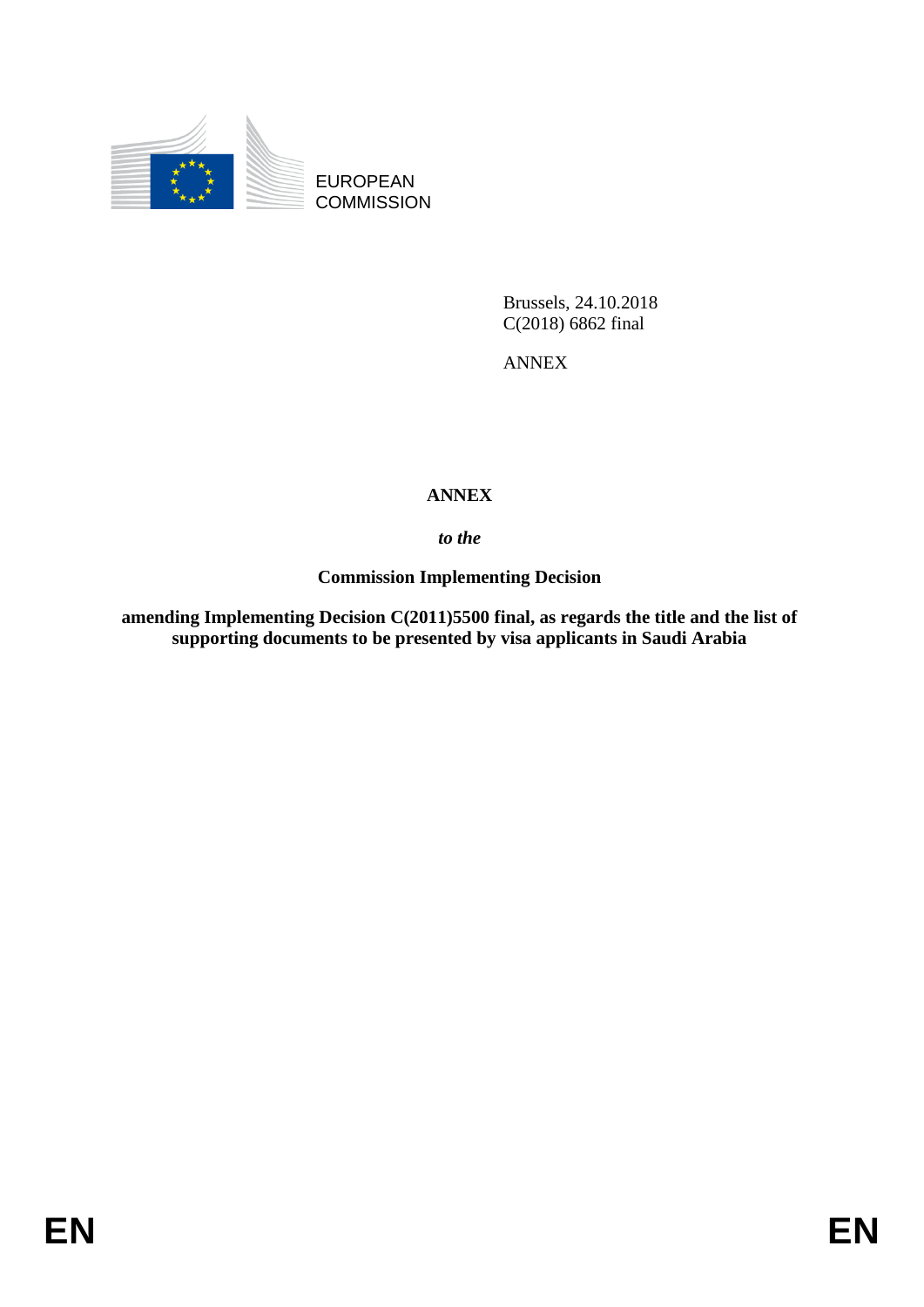### **List of supporting documents to be submitted by applicants for short stay visas in Saudi Arabia**

### 1. **Documents to be provided by all visa applicants**

- Copy of flight/travel reservation/s including details of the itinerary and the flight reservation number.
- Bank statements for the last three months, including the current balance, or other verifiable evidence of sufficient means of subsistence during the intended stay, e.g. credit card copy and credit card statement.
- If the passport does not state the place of birth, a copy of ID card or a birth certificate must be submitted.
- For minors travelling without their parents/legal guardian: original authorisation signed by their parents/legal guardian and copy of passport(s) of parents/legal guardian.
- Original letter from employer/sponsor in Saudi Arabia stating employment status, position held, date of recruitment, lengthof contract and whether renewable or not, as well as salary, attested by the Chamber of Commerce.

The letter must include the purpose of the visit and cost coverage guarantee, whether it is covered by the company or by the applicant. The letter from the sponsor must include the name and contact details (including mobile phone number) of the responsible person from the company.

**Self-employed:** valid original trade licence and one copy thereof with translation.

**Private/domestic staff:** a letter from the sponsor and a copy of the job contract.

#### **Non-Saudi nationals:**

- Igama, valid for at least three months after the planned date of return, and one copy thereof.
- Saudi Arabian re-entry visa valid beyond the intended date of departure from the territory of the Schengen States.
- Bank statements(showing the regular monthly income/salary) for the past six months or other verifiable evidence of suffcient means of substance during intended stay.

#### 2. **Business**

- Invitation letter from a company or an authority to attend a meeting, conference or confirmed registrations for trade fairs or congresses.In addition documents which show the existence of trade relations or relations for work purposes. The invitation letter must state the exact period and duration of the event, and whether the company covers the costs for the applicant's stay or not. If the applicant needs to travel regularly, that should be also mentioned.
- Hotel reservation covering the intended stay.

### 3. **Tourism or Private Visits**